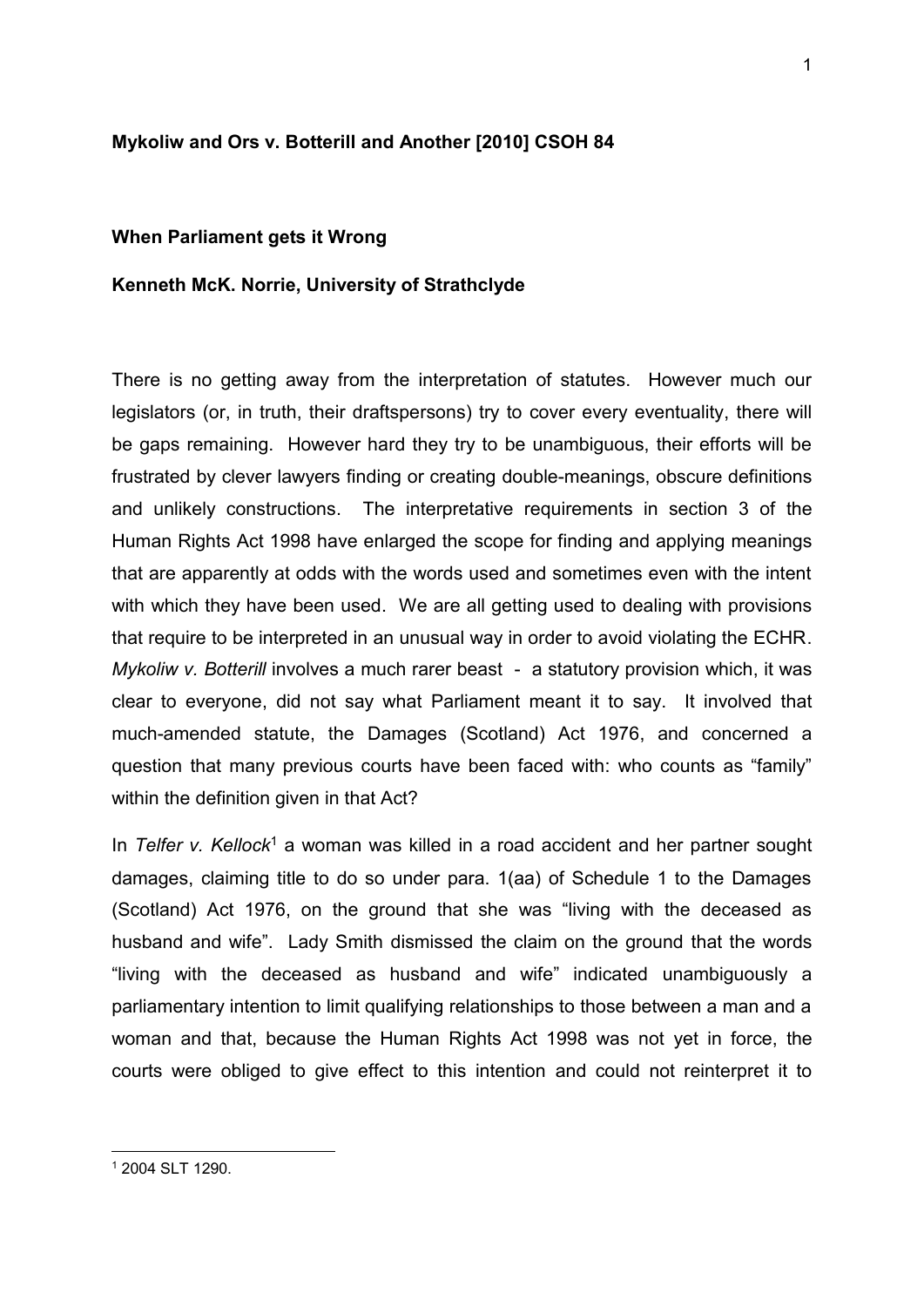achieve ECHR compatibility. In *McGibbon v. McAlliser*, <sup>2</sup> on the other hand, reinterpretation was indeed required because the 1998 Act was by then in force. The 1976 Act includes parents in the category of persons who can seek damages for non-patrimonial loss on the death of their child, and at that time it also provided that affinitive relationships were to be treated as relationships of consanguinity. This meant that step-parents had the same rights to sue as parents, as did parents-inlaw. 3 The pursuer in *McGibbon*, was not a step-parent of the deceased but he was the mother's cohabitant and his argument, that to give the statute its ordinary meaning would be to discriminate against him on the basis of his marital status, was accepted by Lord Brodie.

*Mykoliw v. Botterill<sup>4</sup>* arose from the death of Kevin Michael Mykoliw, who was killed in a road accident. The defenders were sued by various surviving members of Mr Mykoliw's (slightly complex) family under the Damages (Scotland) Act 1976. The case came before Lord Pentland on the Procedure Roll on a motion of the defenders for dismissal of the claim brought by one of the pursuers, Mr James Marshall. He was married to the deceased's mother and as such had been the deceased's stepfather. The defenders sought to have his claim for non-patrimonial loss dismissed on the ground that he was not a member of the deceased's "immediate family", because the definition of that phrase had been changed since *McGibbon* and the legislation now unambiguously excluded all affinitive relations of a deceased person.

It was accepted that, prior to amendments to the 1976 Act made by the Family Law (Scotland) Act 2006, Mr Marshall would have had clear title to sue by dint of his status as step-parent. But the wording in the Act had been changed as a result of the recommendations of the Scottish Law Commission in their *Report on Damages for Non-Patrimonial Loss*<sup>5</sup> where they had concluded that the existing definition of "immediate family" no longer appropriately reflected the variety of family structures that existed in Scotland today. The law as it stood was both over-inclusive and

-

<sup>2</sup> 2008 SLT 459.

<sup>3</sup> See for example *Monteith v. Cape Insulation* 1999 SLT 116.

<sup>4</sup> 2010 CSOH 84.

<sup>5</sup> Scot. Law Com. 187 (August, 2002).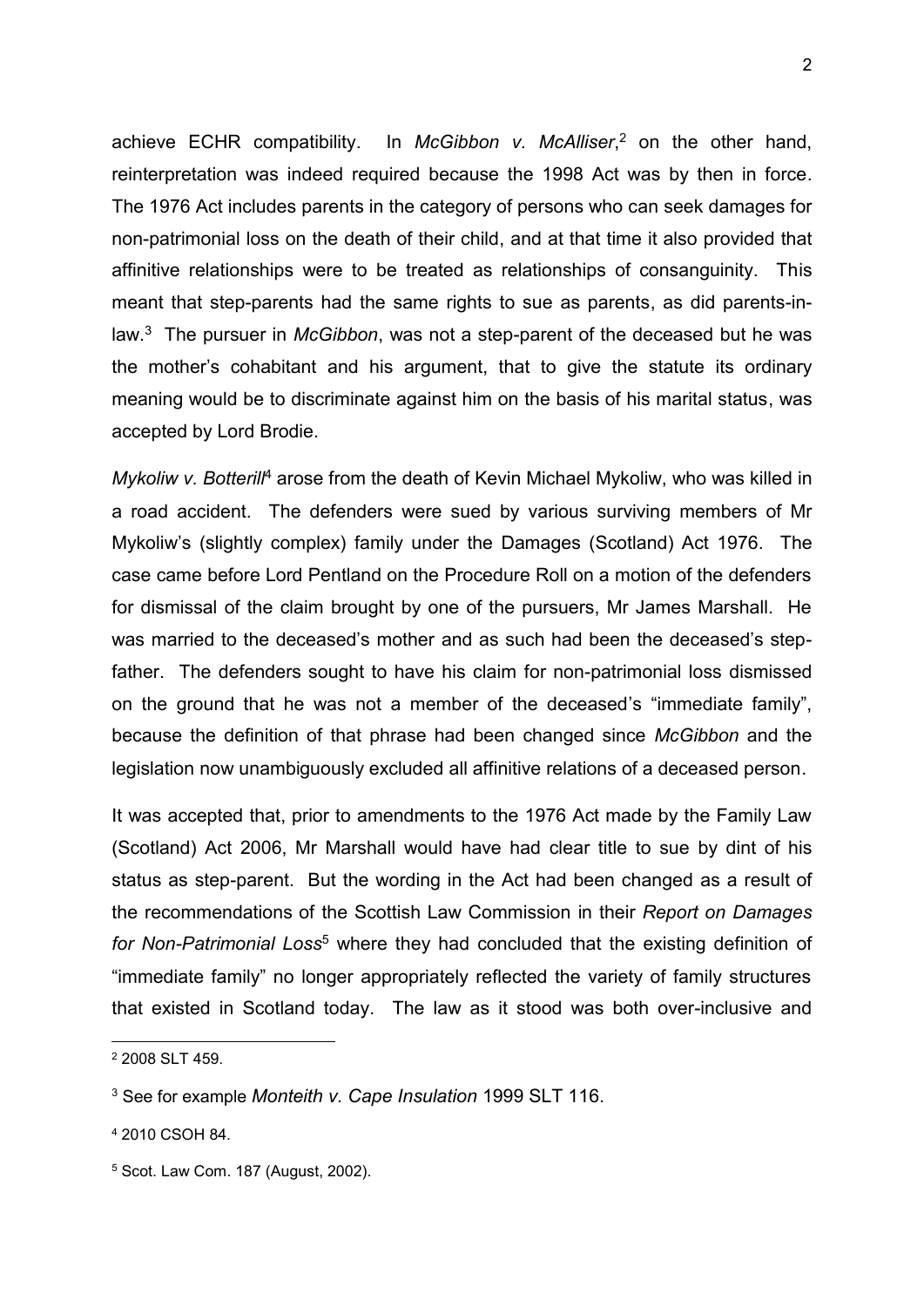under-inclusive. It was over-inclusive in that it permitted pursuers to trace their claim through relationships of affinity even when there was in reality no genuine closeness with the deceased that would justify an award for non-patrimonial loss. And it was under-inclusive in that it excluded persons who did have that genuine closeness through having accepted the deceased as a child of their family. The Scottish Law Commission therefore recommended changing the test from the existence of an affinitive relationship to acceptance of the deceased as a child of the claimant's family. This would exclude, for example, a person who becomes the deceased's step-parent after the deceased grew up and left the parental home, but at the same time would normally include a person, whether or not married to or civil partner of the parent, who adopted a parenting role while the deceased was still a child being brought up in the parental home. The Scottish Executive (as the Scottish Government then called itself) announced its acceptance of these recommendations.

The Family Law (Scotland) Bill, as introduced in 2005, did not contain any provisions designed to achieve the recommended amendments in the 1976 Act but as that Bill was making its way through the parliamentary process someone decided that it would be a convenient opportunity to amend the 1976 Act in the way the Commission had suggested. However, the wording used to achieve the aim was substantially different from that in the draft Bill attached to the Commission's Report. Section 35(5) of the 2006 Act added the "accepting adults" category of relatives to the list of relatives in section 10 and schedule 1. That was unproblematical. The difficulty arose with the attempt to exclude step-parents as the sole basis of the claim. Section 35(3) of the 2006 Act added a new section 1(4A) to the 1976 Act, providing bluntly and without qualification that "Notwithstanding section 10(2) of, and Schedule 1 to, this Act, no award of damages under subsection (4) above shall be made to a person related by affinity to the deceased". "Person related by affinity" was further defined to include "a stepchild, step-parent, stepbrother or stepsister of the deceased". The result, on a literal reading of the amended 1976 Act, is that a person is given a right to claim damages for non-patrimonial loss if they had accepted the deceased as a child of the family but that right is blocked if they were related to the deceased by affinity. This was not what was intended. The intention was not to exclude step-parents absolutely, but to change the test that they had to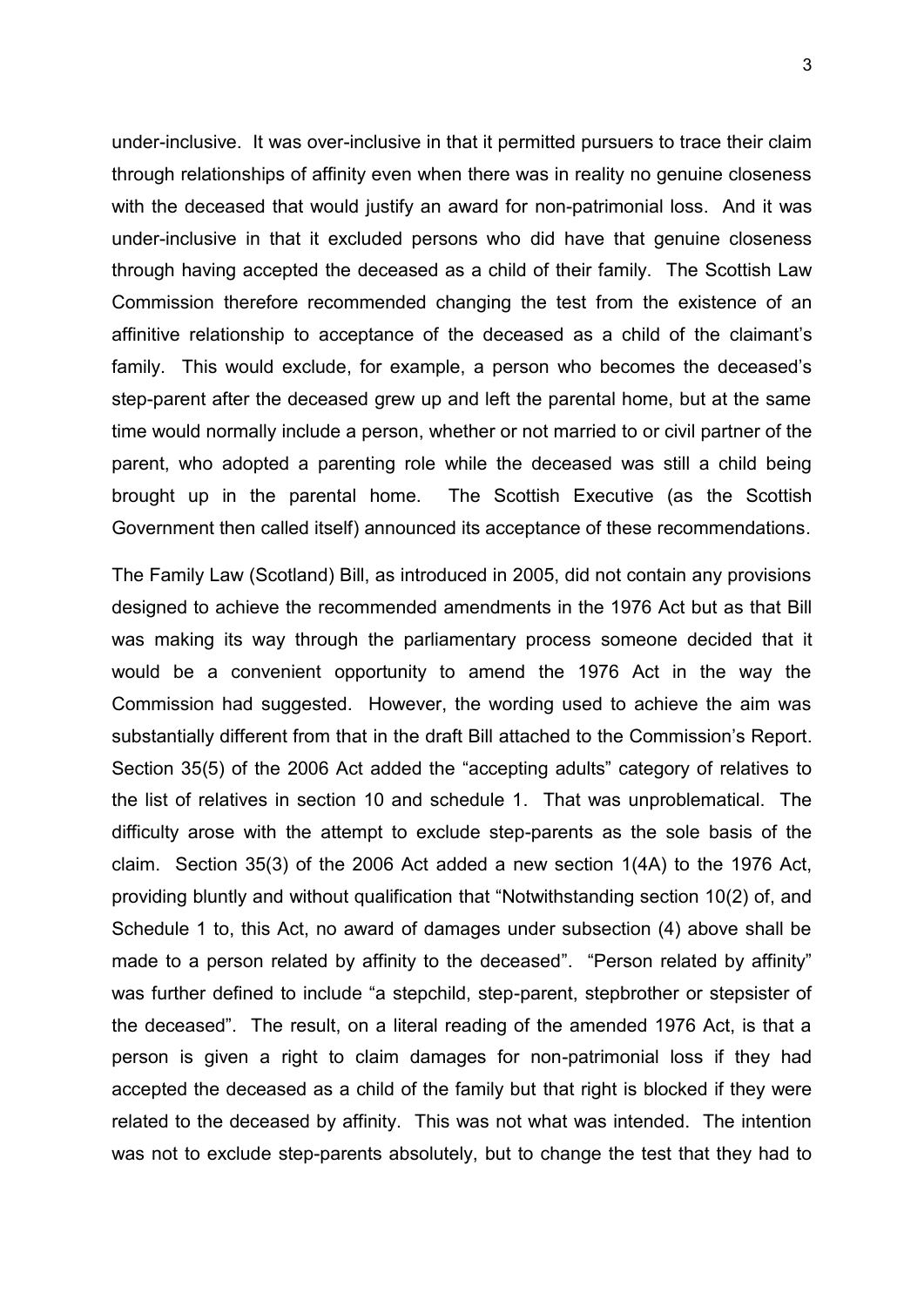fulfil, from one of affinity to one of acceptance. Mr Marshall in the present case had (he averred) accepted the deceased as a child of the family, but he was also related to the deceased by affinity. So the question for the court was this: could section 1(4A) be interpreted in a way that did not cut off his claim?

In my commentary to the 2006 Act I said this:

"Though the new section 1(4A) superficially reads as an absolute bar on affinitive claimants, that strict interpretation must be rejected. For otherwise cohabitants who accept each other's children as children of their family would have a claim while spouses and civil partners who did so would not. Not only is this highly unlikely to reflect parliamentary intention, but it satisfies no legitimate aim. As such it is permitted, even necessary, for the court to read into the new section 1(4A) of the 1976 Act words such as 'solely on the basis of the affinity".<sup>6</sup>

I elaborated on the point in "Rushed Law and Wrongful Death", <sup>7</sup> which Lord Pentland found "illuminating" as he adopted the suggestion. What is interesting is that he did so using the Human Rights Act only as a subsidiary argument.

Lord Pentland found that article 8 of the European Convention was engaged because the right to sue based on the existence of sufficiently close family ties with a deceased person is an important aspect of family life, even if it can only be exercised after the death of the family member. $8$  He then concluded that to deny persons in the position of Mr Marshall title to sue for the death of a relative accepted as a family member, but to allow an unmarried *de facto* parent the right to do so would be discriminatory and incompatible with article 14 of the ECHR when read with article 8 as achieving no legitimate  $a$ im. $9$  It followed that there was a requirement to read down section 1(4A) of the 1976 Act so that it was limited to situations where the only

<sup>-</sup>6 *The Family Law (Scotland) Act 2006: Text and Commentary* (DUP, 2006) at p. 90.

<sup>7</sup> *Journal of the Law Society of Scotland*, April 2006.

<sup>8</sup> At para. 29.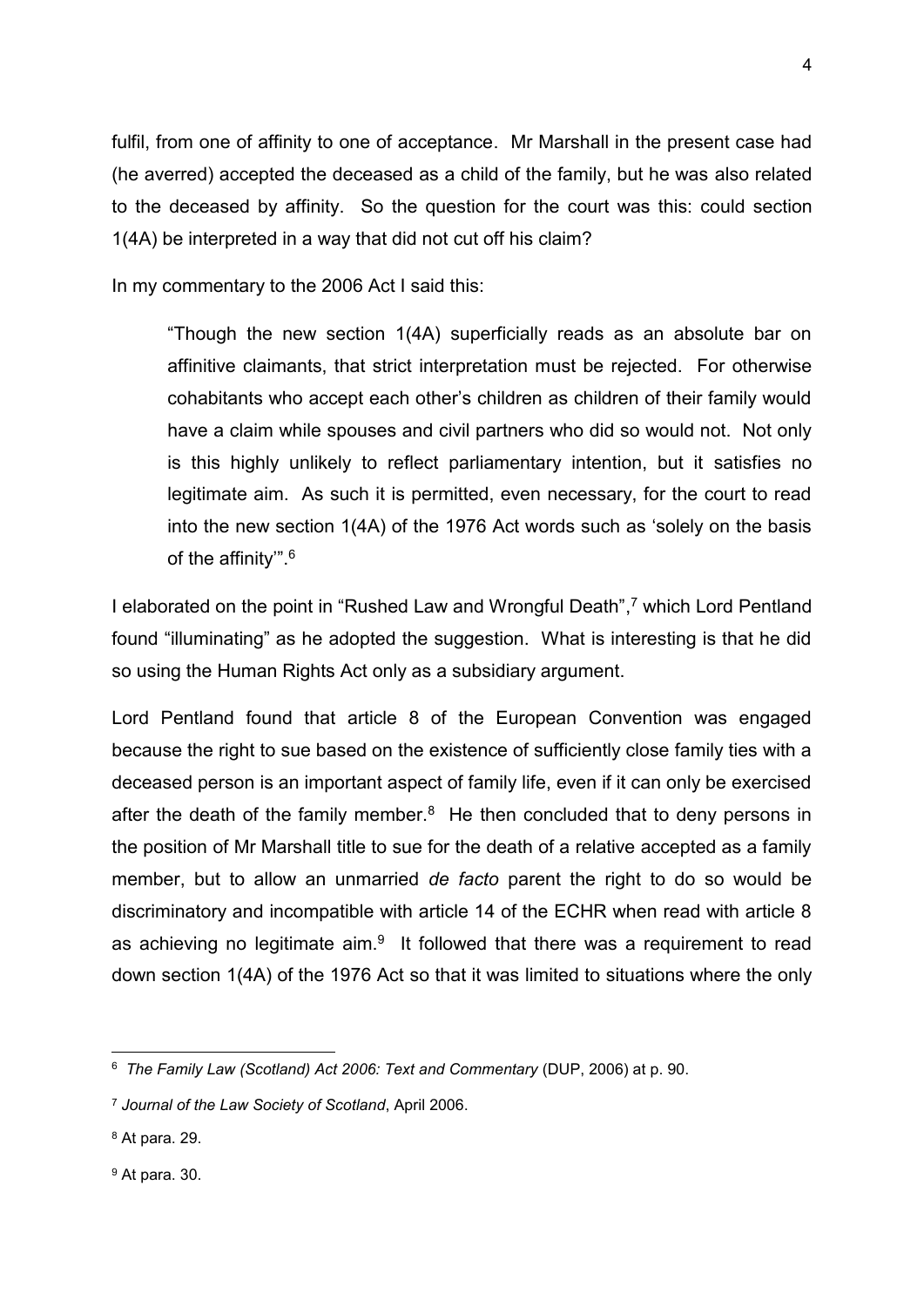connection between the claimant and the deceased was the formal relationship of affinity.<sup>10</sup>

Lord Pentland had, however, already reached this result by applying the normal domestic canons of construction, which require the court to apply the literal meaning of statutory words unless to do so would lead to absurdity, anomaly or injustice. The literal approach in the present case would do just that. Counsel for the defenders argued that in such circumstances the remedy lay in legislative rather than judicial amendment of the clear words of the statute and in doing so they were arguing for a highly limited conception of the role of the courts.

Lord Pentland dismissed this argument out of hand. Given the choice between a literal and a sensible interpretation, he held that the court had the power to adopt the sensible interpretation especially where, as here, it was clear that the sensible interpretation consists with the intention of the Scottish Law Commission, who had explicitly stated that step-parents should be able to claim if they can prove that they had accepted the deceased as a child of their family.<sup>11</sup> What is remarkable about this case is that the sensible interpretation could only be achieved by Lord Pentland reading into the new section 1(4A) a qualification that does not actually appear. This was not a case of the court reading in words in order to make sense of a provision, or to resolve an ambiguity, but of a court actually changing its unambiguous meaning. This is "interpretation" only in a stretched meaning of that word, though perhaps no more stretched than is permitted under section 3 of the Human Rights Act 1998.

It was fortunate that the true intent behind the amendment had been expressed so clearly by the Scottish Law Commission, and that the Scottish Executive had accepted that their recommendations should be given effect without qualification, omission or revision. Not all cases of absurd statutory results will be as clear as this and courts in the future may well be faced with palpable absurdity but no clear guidance as to what rule to put in its place. The Human Rights Act 1998 of course provides guidance in cases where Convention rights are engaged, but that will not

-

<sup>10</sup> At para. 31.

<sup>11</sup> Scot. Law Com. No 187 at para 2.40.